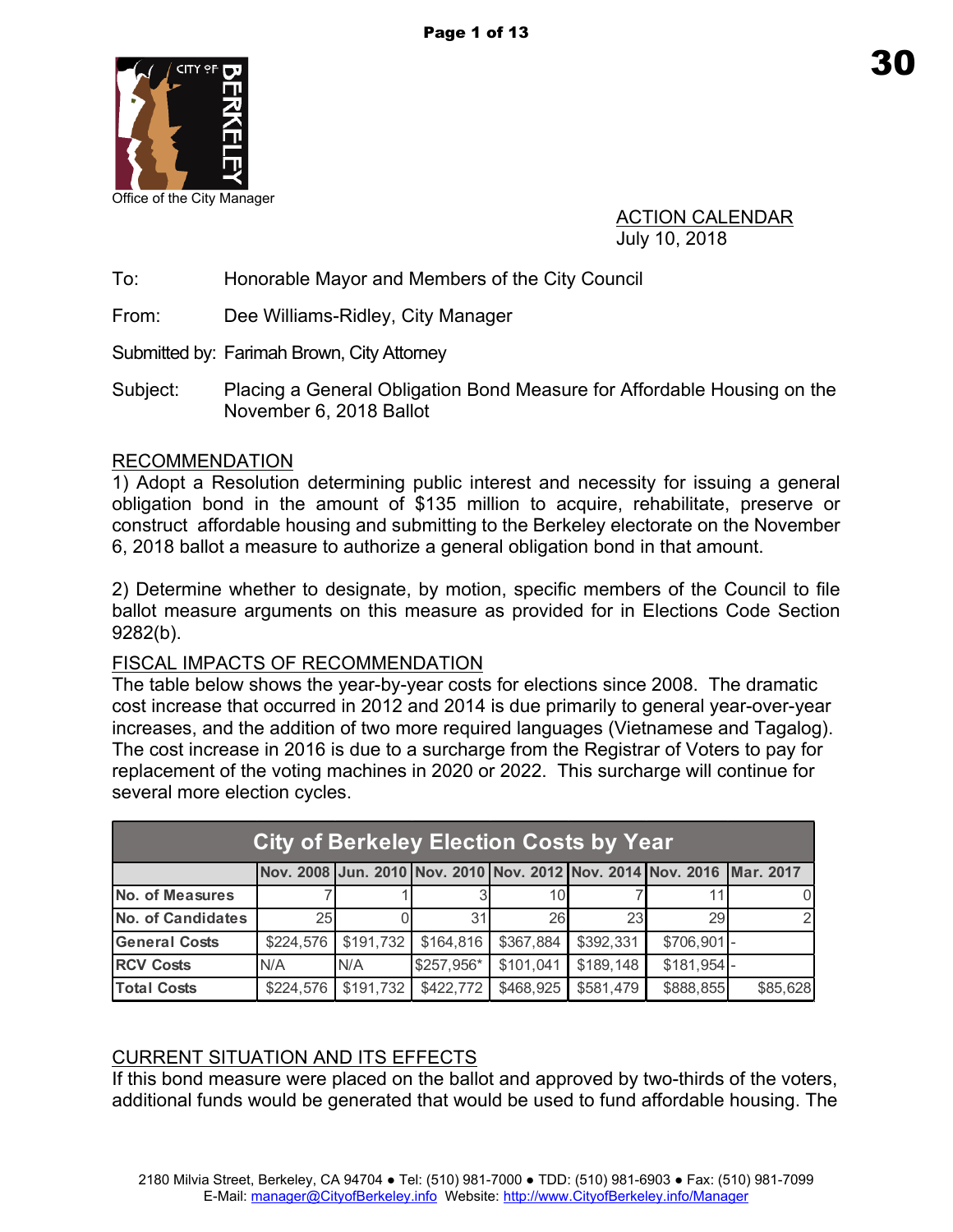Placing a General Obligation Bond Measure for Affordable **ACTION CALENDAR** ACTION CALENDAR Housing on the November 6, 2018 Ballot July 10, 2018 **July 10, 2018** 

average annual amount collected over the 36-year period the bonds are outstanding would be approximately \$97 for a home with the City's mean assessed valuation of \$425,000.

This measure authorizes the issuance of general obligation bonds to finance, by the City of Berkeley or a third party, the acquisition or improvement of real property in order to finance affordable housing for extremely low-, very low-, low-, median-, and middleincome, workforce individuals and families, including vulnerable populations such as veterans, seniors, local artists, the disabled, current or former foster youth, victims of abuse, people experiencing homelessness, and individuals suffering from mental health or substance abuse illnesses. The bond will provide for a diverse array of the types of affordable housing that can be built in order to serve the diversity of those most in need of affordable housing in Berkeley.

Bond proceeds will be used to finance the acquisition and improvement of real property for affordable local housing, including the application of bond proceeds directly to acquire, rehabilitate, preserve or construct affordable housing and/or indirectly as loans, grants, or other disbursements to qualified individuals, business entities, corporations, partnerships, associations and government agencies for the acquisition, rehabilitation, preservation or construction of such affordable housing projects. Bond funds can be leveraged with other sources to increase the amount of affordable housing that can be built.

On June 26, 2018 the City Council adopted an urgency ordinance to amend Chapter 7.64 of the Municipal Code to allow bond proceeds to be used for the acquisition, rehabilitation, preservation, or construction of affordable housing.

Additionally, with respect to who can author arguments about ballot measures, Elections Code Section 9282(b) provides that "the legislative body, or any member or members of the legislative body authorized by that body…may file a written argument for or against any city measure." The City Council may authorize the Council as a whole, or members of the Council, to submit arguments in favor of any measure placed on the ballot by the Council.

#### BACKGROUND

At the meeting of June 12, 2018, the City Council directed the City Manager to return to Council with the appropriate resolutions and actions to place a bond measure on the November 6, 2018 ballot.

#### ENVIRONMENTAL SUSTAINABILITY

There are no identifiable environmental effects or opportunities associated with the subject of this report.

#### RATIONALE FOR RECOMMENDATION

The City Attorney is presenting this action in accordance with the direction of the Council.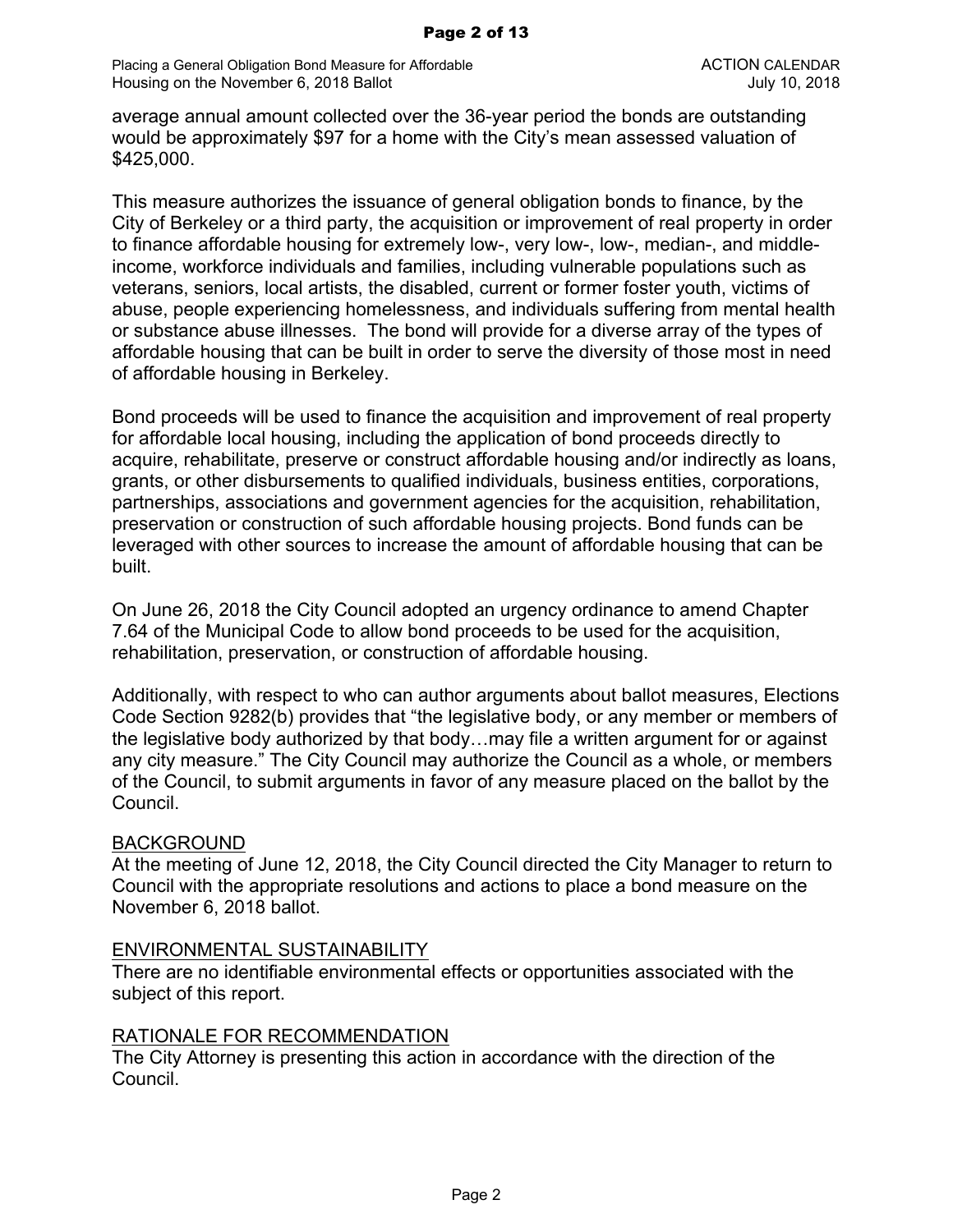Placing a General Obligation Bond Measure for Affordable **ACTION CALENDAR** ACTION CALENDAR Housing on the November 6, 2018 Ballot **July 10, 2018** 

ALTERNATIVE ACTIONS CONSIDERED None.

CONTACT PERSON Farimah Brown, City Attorney, 981-6950

Attachments:

1: Resolution Placing the Measure on the Ballot

Exhibit A: Resolution Authorizing the City to Incur Bonded Indebtedness Exhibit B: Tax Rate Statement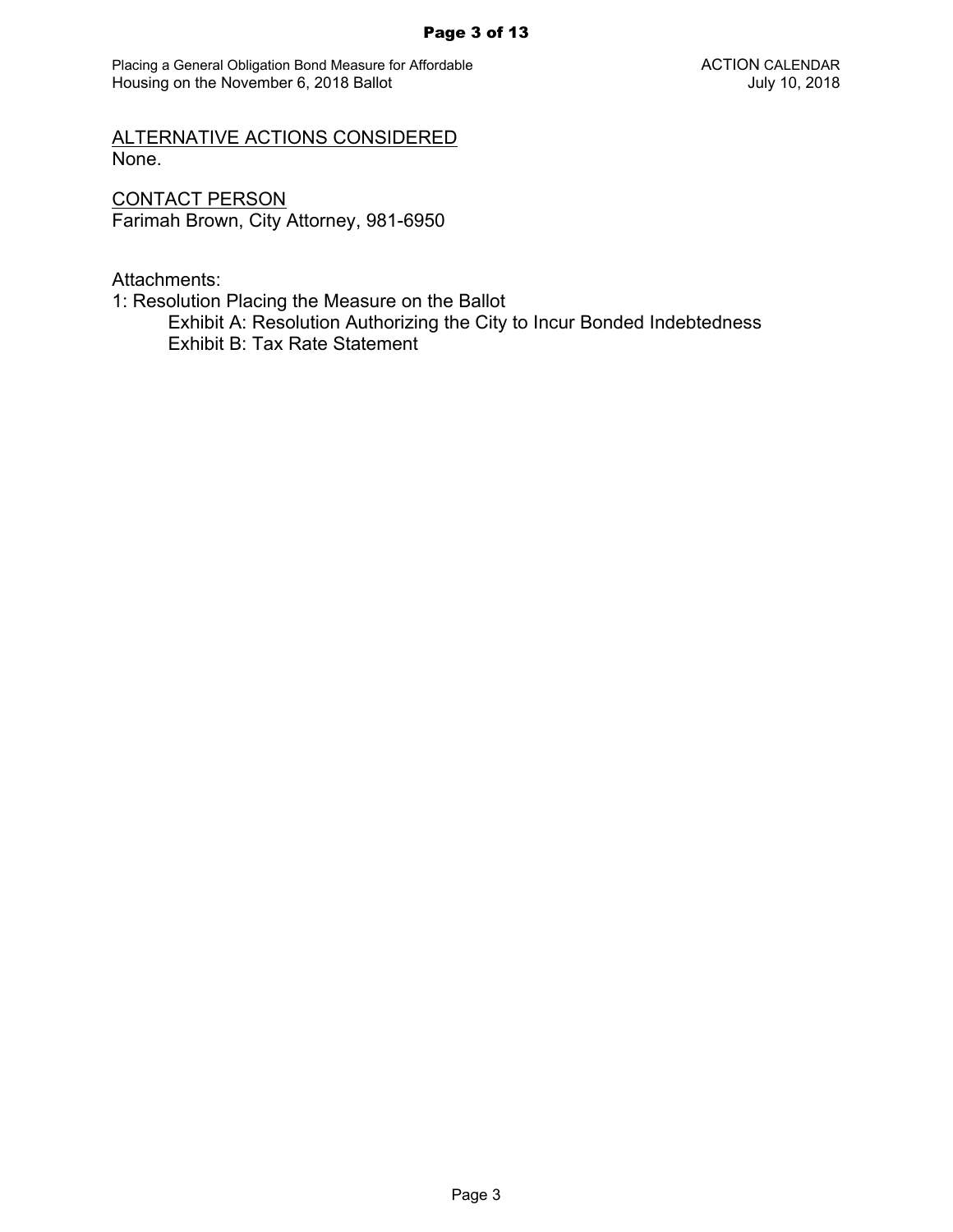## RESOLUTION NO. - N.S.

DETERMINING THAT PUBLIC INTEREST AND NECESSITY DEMAND THE ISSUANCE OF GENERAL OBLIGATION BONDS FOR THE ACQUISITION AND IMPROVEMENT OF AFFORDABLE HOUSING AND SUBMITTING TO THE BERKELEY ELECTORATE A MEASURE TO AUTHORIZE GENERAL OBLIGATION BONDS FOR AFFORDABLE HOUSING PROJECTS

WHEREAS, the City Council of the City of Berkeley (the "City") recognizes the existence of a housing crisis in the City that has caused housing to become increasingly scarce and expensive, to the point that home ownership and the cost of rental units are out of reach for many extremely low-, very low-, low-, median-, and middle-income and workforce residents, including, but not limited to, veterans, seniors, local artists, the disabled, current or former foster youth, victims of abuse, people experiencing homelessness, and individuals suffering from mental health or substance abuse illnesses, and other vulnerable populations; and

WHEREAS, the City is in need of safe and affordable housing for Berkeley residents to help extremely low-, very low-, low-, median-, and middle-income and workforce households purchase or rent homes and stay in the community, and provide supportive housing for people experiencing homelessness; and

WHEREAS, the number of homeless people in the City has been increasing, and recent estimates project that there are more than 1,000 homeless people in the City, approximately 1% of the City's population; and

WHEREAS, shelter beds and transitional housing options are insufficient to serve the City's needs, causing people to occupy and sleep on public sidewalks and in public spaces, as well as encampments throughout the City, threatening the public health, peace, and safety; and

WHEREAS, providing additional affordable housing options in the City will allow people to live in safe, decent, affordable homes and still have enough money for groceries and other basic necessities; and

WHEREAS, the estimated amounts needed to acquire and construct adequate affordable housing in Berkeley substantially exceeds \$135 million; and

WHEREAS, existing funds and funding sources are inadequate to finance affordable housing projects necessary to address the affordable housing crisis in the City; and

WHEREAS, the City may have the opportunity to leverage state and county funds allocated for affordable housing if it issues bonds to finance affordable housing projects in the City; and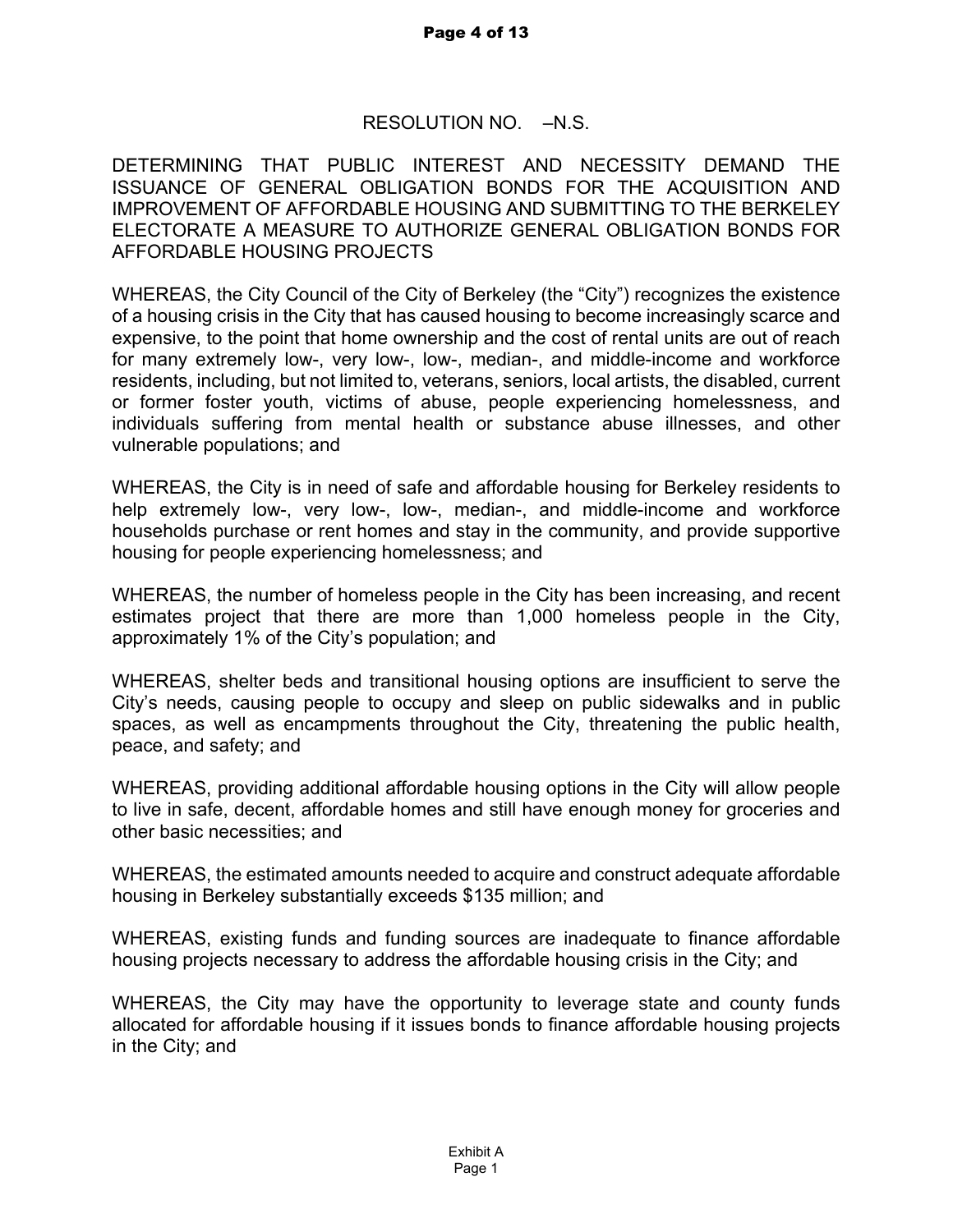WHEREAS, applicable law provides the City certain powers and responsibilities with respect to the regulation and provision of affordable housing for residents of the City; and

WHEREAS, the City is authorized to issue general obligation bonds to finance municipal improvements pursuant to certain provisions of the California Government Code, including Article 1, commencing with Section 43600, of Chapter 4 of Division 4 of Title 4 and Article 4.5, commencing with Section 53506, of Chapter 3 of Part 1 of Division 2 of Title 5 (collectively, the "Bond Law"); and

WHEREAS, the City is authorized to issue general obligation bonds for the acquisition and improvement of affordable housing projects, pursuant to the provisions of Section 7.64 of the Berkeley Municipal Code; and

WHEREAS, under the Bond Law and Section 7.64 of the Berkeley Municipal Code, the City intends to issue general obligation bonds (the "Bonds") to finance the acquisition and improvement of real property for affordable local housing (the "Improvements"), including the application of bond proceeds directly to acquire, rehabilitate, preserve or construct affordable housing, including but not limited to supportive housing, nonprofit rental housing, and limited-equity housing cooperatives affiliated with community land trusts, and/or indirectly as loans, grants, or other disbursements to qualified individuals, business entities, corporations, partnerships, associations, and government agencies for the acquisition, rehabilitation, preservation or construction of such affordable housing projects; and

WHEREAS, net proceeds from the sale of the Bonds will be used to finance the Improvements in the City and will not be taken by the State of California, and all expenditures will be subject to annual independent financial audits; and

WHEREAS, in order to initiate proceedings to provide for the financing of the Improvements through the issuance of general obligation bonds approved by the voters, the City Council must make certain findings and determinations under the Bond Law,

NOW THEREFORE, BE IT RESOLVED by the City Council of the City of Berkeley that the public interest and necessity demand the acquisition, construction, and completion of the Improvements and the City Council has decided to issue the Bonds to finance the cost thereof, subject to completion of the proceedings required by the Bond Law.

BE IT FURTHER RESOLVED that the object and purpose of financing the Improvements is to provide for affordable housing projects to help extremely low-, very low-, low-, median-, and middle-income and workforce households purchase or rent homes and stay in the community, provide supportive housing for people experiencing homelessness, and provide more affordable housing in the City to allow people to live in a safe, decent, affordable home and still have enough money for groceries and other basic necessities.

BE IT FURTHER RESOLVED that: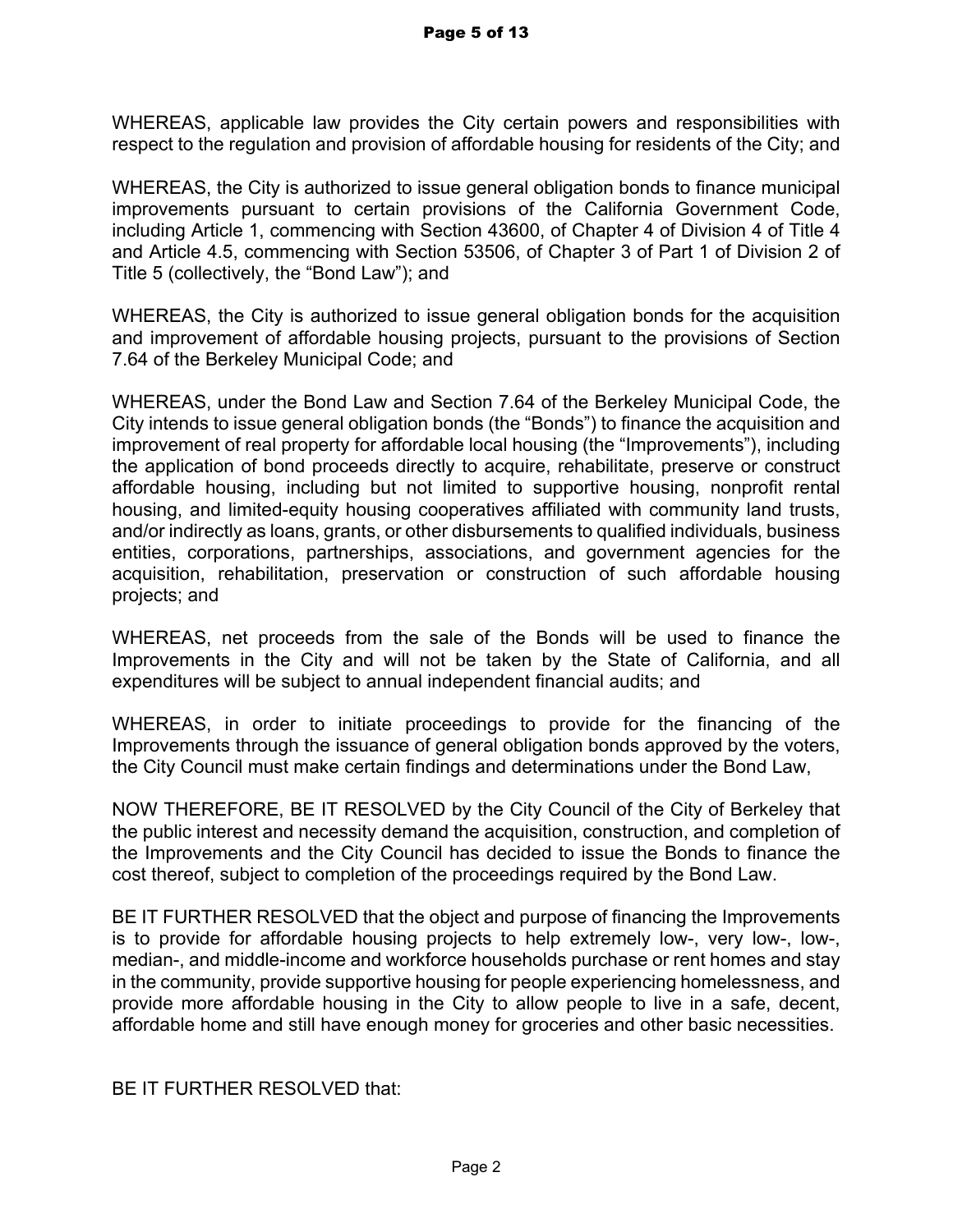- A. A ballot measure authorizing the City to issue general obligation bonds to finance the acquisition and construction of affordable housing projects (the "Measure"), a copy of which is attached hereto as Exhibit A, shall be placed before the voters at the election on November 6, 2018.
- B. The estimated cost of the Improvements to be funded by the Bonds is \$135 million.
- C. The principal amount of the Bonds shall be an amount not to exceed \$135 million.
- D. The maximum rate of interest on the indebtedness shall not exceed 12%.
- E. The estimated cost of the Improvements may include legal and other fees, and the cost of printing the Bonds, and other costs and expenses incidental to or connected with the issuance and sale of the Bonds.
- F. Proceeds of the Bonds shall be used to finance the Improvements and to pay any fees and costs in connection with issuance of the Bonds, including but not limited to, legal fees and bond printing costs.

BE IT FURTHER RESOLVED the expenditure of Bond proceeds to finance the Improvements may include the application of Bond proceeds designated for affordable housing projects directly to acquire, rehabilitate, preserve, or construct affordable housing, and/or indirectly as loans, grants, or other disbursements to qualified individuals, business entities, corporations, partnerships, associations, and government agencies for the acquisition, rehabilitation, preservation or construction of such affordable housing projects.

BE IT FURTHER RESOLVED that the expenditure of Bond proceeds for the financing of the Improvements shall be subject to strict financial accountability requirements, including an annual independent financial audit to ensure that Bond proceeds are expended to finance affordable housing projects as authorized by the voters.

BE IT FURTHER RESOLVED that this City Council does hereby call an election on Tuesday, November 6, 2018, pursuant to California Elections Code section 10403, that election having already been consolidated with the Statewide General Election on that same date by Resolution No.68,407-N.S., adopted on May 1, 2018, and submit to the qualified voters of the City, at said consolidated election, the Measure, such approval to constitute the authorization to issue the Bonds.

BE IT FURTHER RESOLVED that the City proposes to issue and sell general obligation bonds of the City, in one or more series, in the maximum amount and for the objects and purposes set forth above, payable from and secured by ad valorem taxes levied and collected in the manner prescribed by laws of the State of California, all equally and ratably secured, without priority, by the taxing power of the City, if two-thirds of all qualified voters voting on the Measure vote in favor thereof.

BE IT FURTHER RESOLVED that the City Council, pursuant to California Elections Code sections 13247 and 10403, hereby orders that the abbreviated form of the Measure as it shall appear on the ballot is as follows: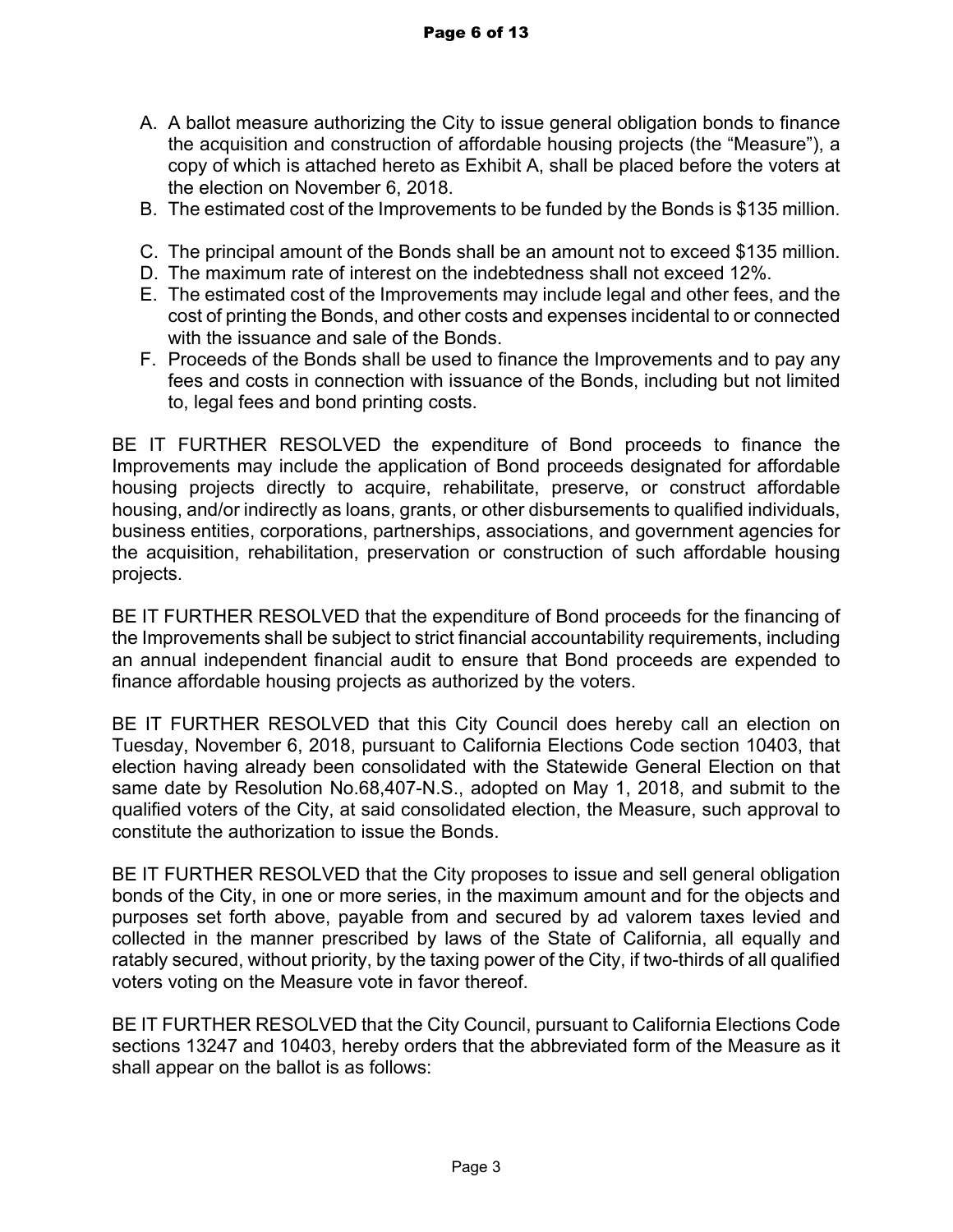| CITY OF BERKELEY GENERAL OBLIGATION BOND MEASURE                                                                                                                                                                                                                                                                                  |                            |  |  |  |
|-----------------------------------------------------------------------------------------------------------------------------------------------------------------------------------------------------------------------------------------------------------------------------------------------------------------------------------|----------------------------|--|--|--|
| Shall the City of Berkeley's measure to finance affordable housing<br>and create housing options for extremely low-, very low-, low-,<br>median-, and middle-income and workforce households, including<br>the homeless, and prevent displacement of vulnerable populations,                                                      | <b>BONDS</b><br><b>YES</b> |  |  |  |
| authorizing \$135,000,000 in general obligation bonds with an<br>estimated average levy of \$0.23 per \$100 (\$23.27 per \$100,000) of<br>assessed value while bonds are outstanding, generating<br>approximately \$7,500,000/year to repay bonds through final<br>maturity, and requiring annual independent audits, be adopted? | <b>BONDS</b><br><b>NO</b>  |  |  |  |

BE IT FURTHER RESOLVED that, pursuant to the California Elections Code sections 1405, 9222, and 12001, the City Council hereby calls an election to be consolidated with the City municipal election and Statewide general election to be held on November 6, 2018, for the purpose of submitting the Measure to a vote of the qualified voters of the City, and hereby requests the Board of Supervisors of the County of Alameda (the "County") to consolidate this election with the November 6, 2018, Statewide general election to be held on that date, in the manner and schedule established by Resolution No. 68,407-N.S., adopted on May 1, 2018.

BE IT FURTHER RESOLVED that ballots for the election shall be provided in the form and in the number provided by law. Voters shall be provided an opportunity to vote for or against the Measure on the ballot, in accordance with procedures to be adopted by the authorized officers of the County.

BE IT FURTHER RESOLVED that the City Clerk is hereby directed to cause the posting, publication, and printing of notices, pursuant to the requirements of the Charter of the City, and the Government Code and Elections Code of the State of California, and to file a certified copy of this Resolution, including all appendices, no later than the close of business on August 10, 2018, with the County Registrar of Voters and the Clerk of the County Board of Supervisors.

BE IT FURTHER RESOLVED that at this time, the best estimate of the average and highest tax rates expected to be levied for debt service on the bonds is set forth in the Tax Rate Statement attached hereto as Exhibit B.

BE IT FURTHER RESOLVED that the filing of ballot arguments shall conform to the manner and schedule established by Resolution No. 68,408-N.S., adopted on May 1, 2018.

BE IT FURTHER RESOLVED that the City Council directs the City Clerk to transmit a copy of the Measure to the City Attorney, who shall prepare an impartial analysis of the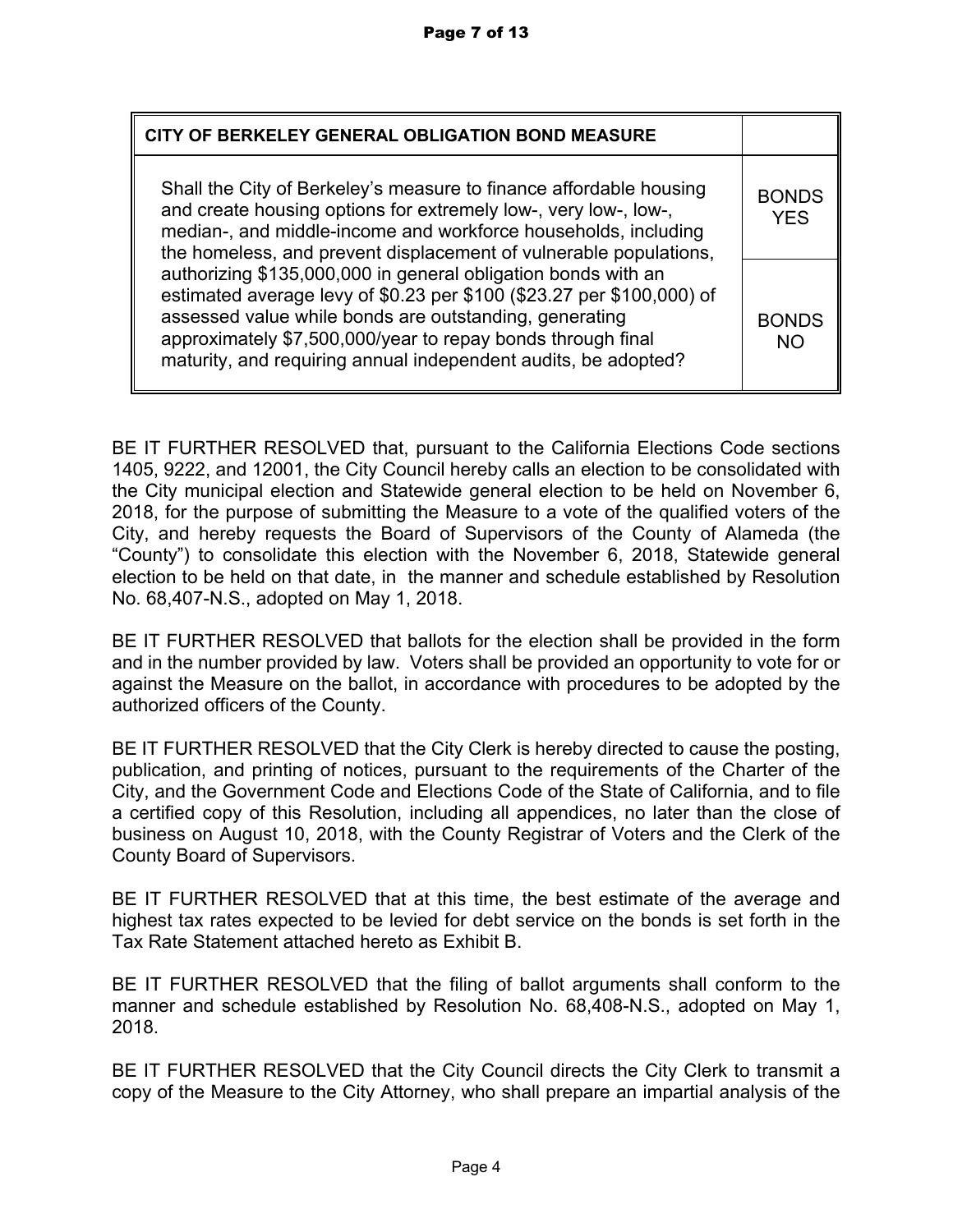Measure showing the effect of the Measure on the existing law and the operation of the Measure. The impartial analysis shall be filed by the date set by the City Clerk for the filing of primary arguments.

BE IT FURTHER RESOLVED that this Resolution shall take effect from and after the date of its passage and adoption.

BE IT FURTHER RESOLVED that the City Clerk shall certify to the passage and adoption thereof.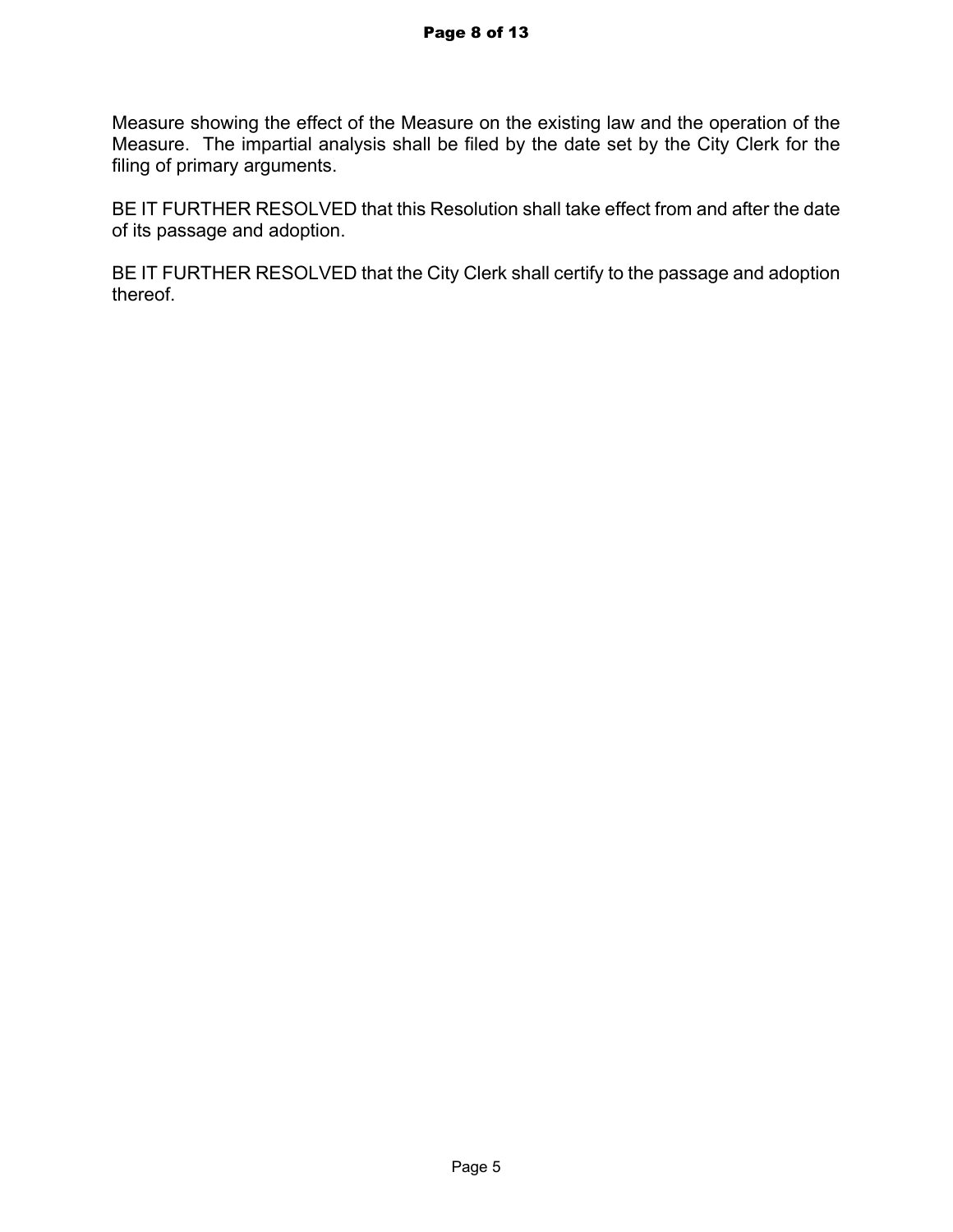### **MEASURE TO BE SUBMITTED TO THE VOTERS AUTHORIZING THE CITY OF BERKELEY TO ISSUE GENERAL OBLIGATION BONDS TO FINANCE AFFORDABLE HOUSING PROJECTS**

## **SECTION 1. Findings.**

**WHEREAS**, the City Council of the City of Berkeley recognizes the existence of a housing crisis in the City that has caused housing to become increasingly scarce and expensive, to the point that home ownership and the cost of rental units are out of reach for many extremely low-, very low-, low-, median-, and middle-income and workforce residents, including, but not limited to, veterans, seniors, local artists, the disabled, current or former foster youth, victims of abuse, people experiencing homelessness, and individuals suffering from mental health or substance abuse illnesses, and other vulnerable populations; and

**WHEREAS**, the City is in need of safe and affordable housing for Berkeley residents to help extremely low-, very low-, low-, median-, and middle-income and workforce households purchase or rent homes and stay in the community, and provide supportive housing for people experiencing homelessness; and

**WHEREAS**, the number of homeless people in the City has been increasing, and recent estimates project that there are more than 1,000 homeless people in the City, approximately 1% of the City's population; and

**WHEREAS**, shelter beds and transitional housing options are insufficient to serve the City's needs, causing people to occupy and sleep on public sidewalks and in public spaces, as well as encampments throughout the City, threatening the public health, peace, and safety; and

**WHEREAS**, providing additional affordable housing options in the City will allow people to live in safe, decent, affordable homes and still have enough money for groceries and other basic necessities; and

**WHEREAS,** existing funds and funding sources are inadequate to finance affordable housing projects necessary to address the affordable housing crisis in the City; and

**WHEREAS,** the City may have the opportunity to leverage state and county funds allocated for affordable housing if it issues bonds to finance affordable housing projects in the City; and

**WHEREAS**, the City intends to issue general obligation bonds to finance the acquisition and improvement of real property for affordable local housing, including the application of bond proceeds directly to acquire, rehabilitate, preserve or construct affordable housing, including but not limited to supportive housing, nonprofit rental housing, and limited-equity housing cooperatives affiliated with community land trusts, and/or indirectly as loans, grants, or other disbursements to qualified individuals, business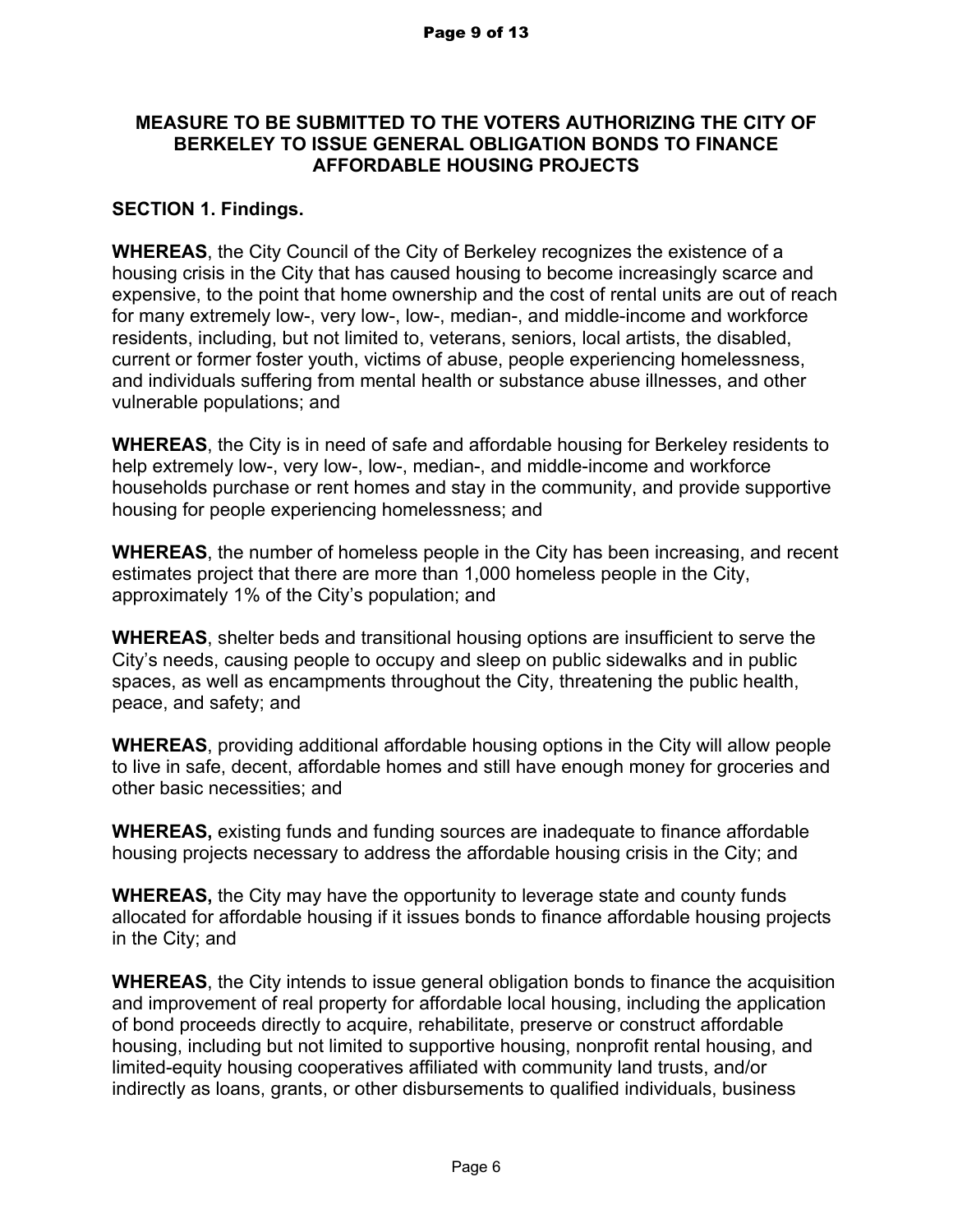entities, corporations, partnerships, associations, and government agencies for the acquisition, rehabilitation, preservation or construction of such affordable housing projects.

**SECTION 2. Object and Purpose of Bonds.** This measure (the "Measure") authorizes the issuance of general obligation bonds (the "Bonds"), the object and purpose of which is to finance, by the City of Berkeley or a third party, the acquisition or improvement of real property in order to finance affordable housing for extremely low-, very low-, low-, median- and middle-income and workforce individuals and families, including vulnerable populations such as veterans, seniors, local artists, the disabled, current or former foster youth, victims of abuse, people experiencing homelessness, and individuals suffering from mental health or substance abuse illnesses.

The Improvements (as defined in Section 2) will be completed as needed, and each is assumed to include its share of costs, including planning, program management and construction costs. The final cost of each Improvement will be determined as plans are finalized, construction bids are awarded, and projects are completed. In addition, certain construction funds are expected from non-bond sources, including funds which have not yet been secured. Therefore, the City Council cannot guarantee that the Bonds will provide sufficient funds to allow completion of all needed Improvements.

**SECTION 3. Use of Revenue**. The revenue generated from the ad valorem tax identified in Section 8 shall be used for the payment of debt service on the Bonds. Proceeds of the Bonds shall be used to finance the acquisition and improvement of real property for affordable local housing (the "Improvements"), including the application of bond proceeds directly to acquire, rehabilitate, preserve or construct affordable housing, and/or indirectly as loans, grants, or other disbursements to qualified individuals, business entities, corporations, partnerships, associations and government agencies for the acquisition, rehabilitation, preservation or construction of such affordable housing projects.

**SECTION 4. Estimated Cost of Improvements.** The estimated cost of the portion of the costs of the Improvements to be paid for from the Bonds is \$135 million. The estimated cost includes legal and other fees and the cost of printing the Bonds and other costs and expenses incidental to or connected with the authorization, issuance and sale of the Bonds.

**SECTION 5. Principal Amount of Bonds.** The aggregate principal amount of Bonds to be issued is not to exceed \$135 million.

**SECTION 6. Maximum Interest Rate.** The maximum rate of interest to be paid on the Bonds shall be 12% per annum.

**SECTION 7. Accountability Requirements.** The following accountability measures apply to the issuance of Bonds pursuant to this Measure: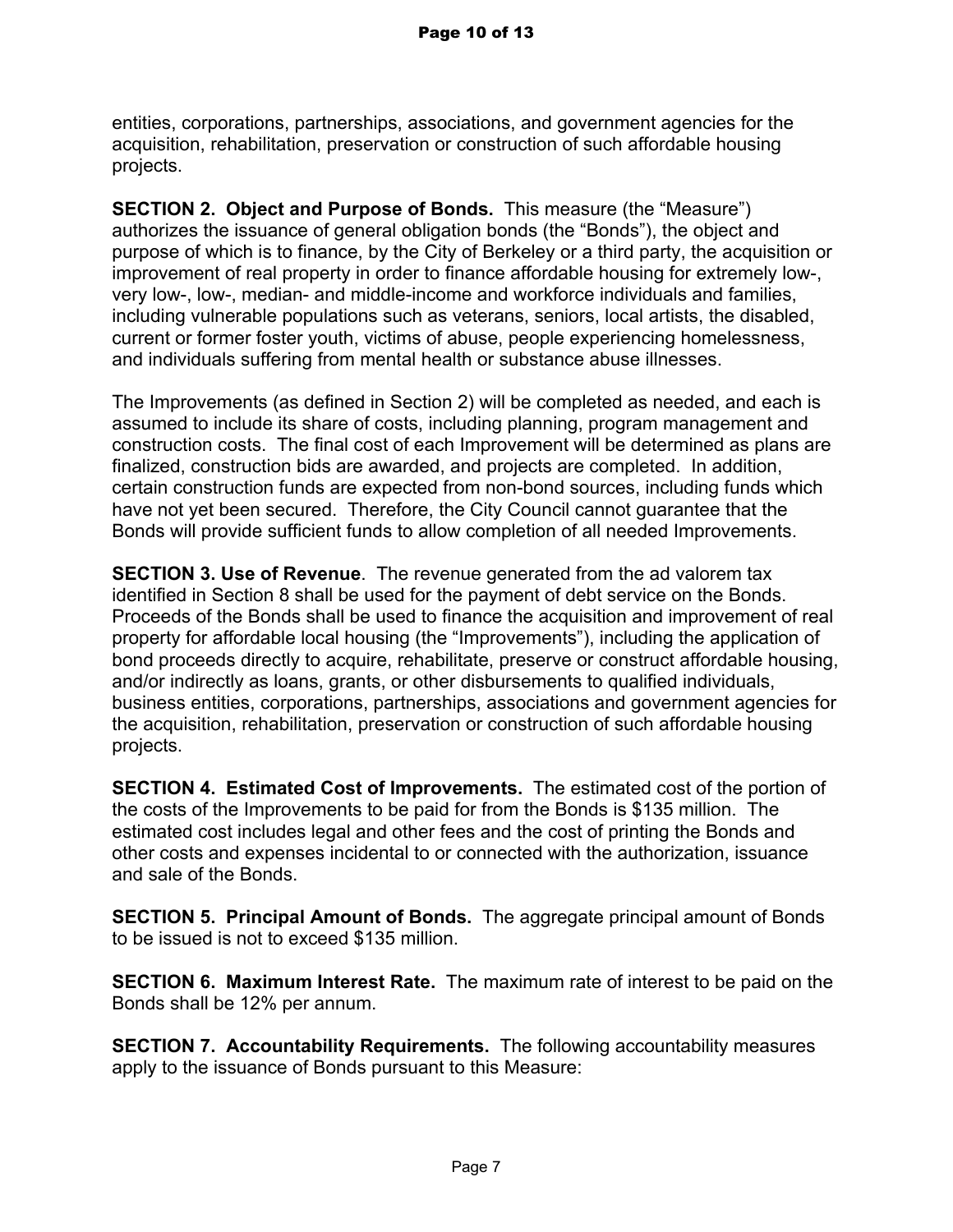- (a) The specific purpose of the bonds is to finance the Improvements; and
- (b) The proceeds from the sale of the City's bonds will be used only for the purposes specified in this Measure, and not for any other purpose; and
- (c) The proceeds of the Bonds will be deposited into an account to be created and held by the City; and
- (d) The City Manager of the City shall file an annual report with the City Council of the City which report shall contain pertinent information regarding the amount of funds collected and expended, as well as the status of the Improvements; and
- (e) All funds will be legally required to be spent in the City; by law no funds can be taken by the State; and
- (f) An annual independent financial audit to confirm that Bond expenditures are consistent with the intent of this Measure.

**SECTION 8. Identification of Tax**. The tax imposed by this measure is an ad valorem tax levied upon taxable real property in the City. The tax will be used to pay the principal and interest on the Bonds.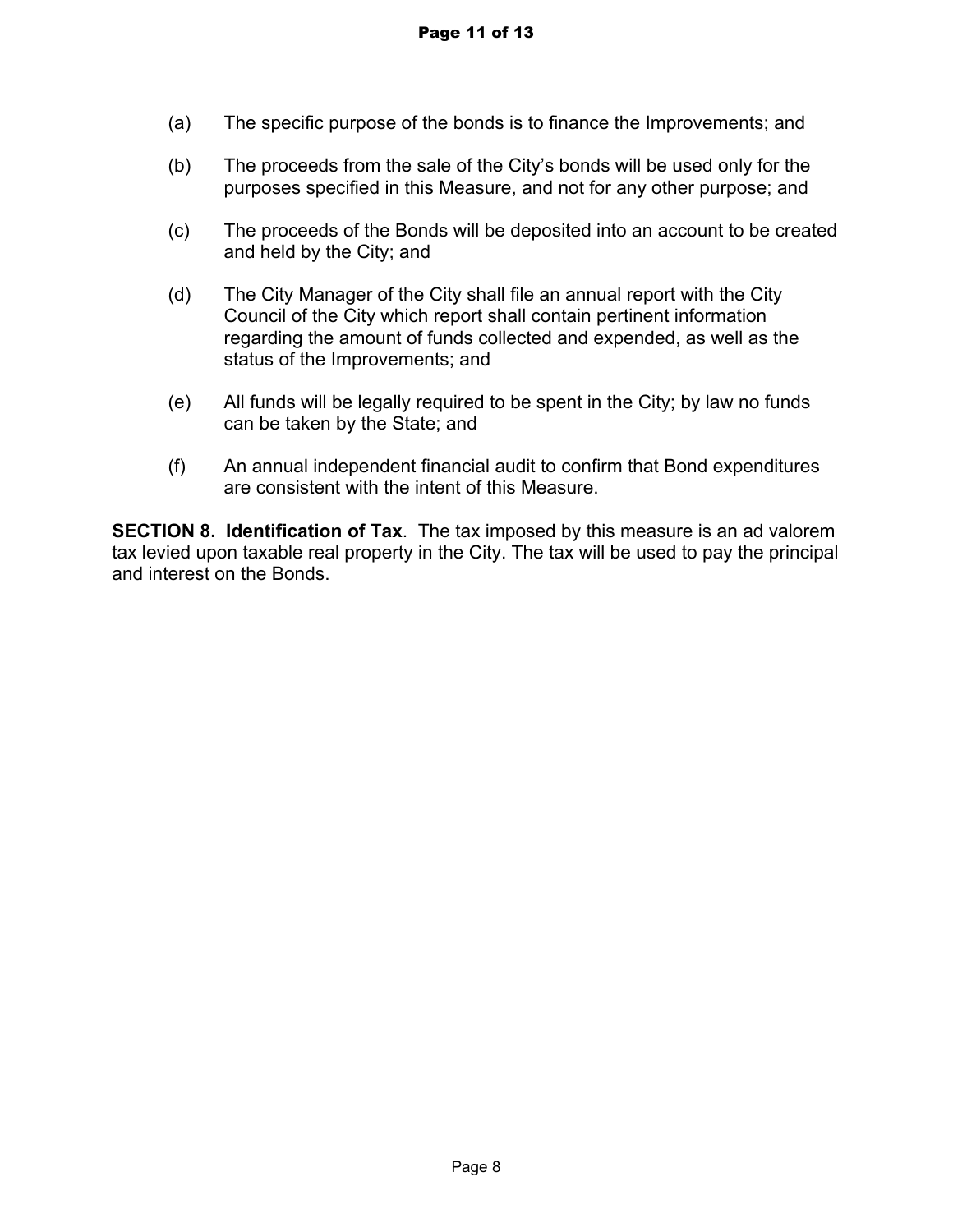## **EXHIBIT B**

# **TAX RATE STATEMENT**

An election will be held in the City of Berkeley (the "City") on November 6, 2018, to authorize the sale of up to \$135 million in bonds of the City to finance the specific projects listed in the measure. If such bonds are authorized, the City expects to sell the bonds in one or more series. Principal and interest on the bonds will be payable solely from the proceeds of ad valorem tax levies made upon the taxable property in the City. The following information is provided in compliance with sections 9400-9404 of the California Elections Code. Such information is based upon the best estimates and projections presently available from official sources, upon experience within the City, and other demonstrable factors.

Based upon the foregoing and projections of the City's assessed valuation:

1. The best estimate of the average annual tax rate that would be required to be levied to fund the bond issue over the entire duration of the bond debt service, based on a projection of assessed valuations available at the time of filing of this statement is 2.33 cents per \$100 (or \$23.27 per \$100,000) of assessed valuation of all property to be taxed. The best estimate of the final fiscal year in which the tax is anticipated to be collected is 2054/2055.

2. The best estimate of the highest tax rate that would be required to be levied to fund the bond issue, based on a projection of assessed valuations available at the time of filing this statement is 3.28 cents per \$100 (or \$32.81 per \$100,000) of assessed valuation of all property to be taxed. The best estimate of the first year in which the highest tax rate will apply is 2025/2026.

3. The best estimate of the total debt service, including the principal and interest, that would be required to be repaid if all the bonds are issued and sold is \$270,000,000.

Voters should note that such estimated tax rates are specific to the repayment of bonds issued under this authorization and are and will be in addition to tax rates levied in connection with other bond authorizations approved or to be approved by the City or any other overlapping public agency.

Voters should note that estimated tax rate is based on the ASSESSED VALUE of taxable property on Alameda County's official tax rolls, not on the property's market value. In addition, taxpayers eligible for a property tax exemption, such as the homeowner's exemption, will be taxed at a lower effective tax rate than described above. Property owners should consult their own property tax bills to determine their property's assessed value and any applicable tax exemptions.